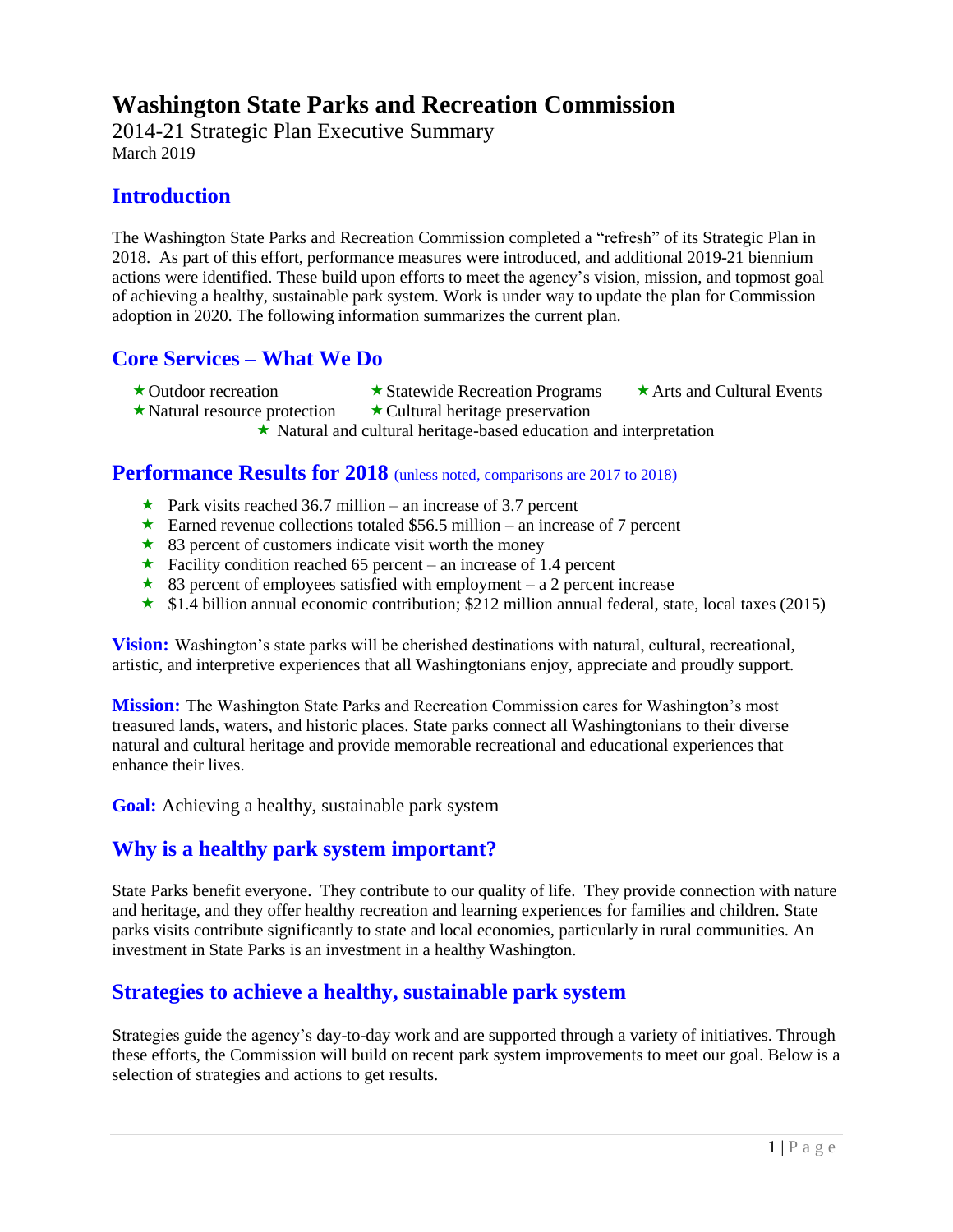#### **Strategy: Demonstrate that all Washingtonians benefit from their state parks**

**Engage youth and diverse communities.** Demographic changes continuously alter State Parks' potential customer base and service preferences. The agency is working to better understand changing recreation needs, as we provide equitable opportunities and ensure we are inclusive in providing parks, programs and services to the public. The review under way will guide our future work. Efforts include:

- Increase outreach to youth and ethnic communities to help strengthen engagement and participation and to understand and meet changing recreation needs.
- Continue our commitment to the No Child Left Inside grant program and explore and expand other efforts to engage youth in outdoor education resource stewardship activities.
- Continue our efforts to recruit and develop a diverse workforce that reflects the public we serve.

**Understand and protect resources in our care.** State Parks knows it needs to improve its knowledge of the the natural and cultural resources in its care to establish priorities and provide better protection. To this end, staff will continue assessments and inventories and will work with volunteers, non-profit conservation organizations and other agencies to convey their significance and value to the public and enlist public participation and support. Expected results:

- **EXECUTE:** Better understanding of stewardship needs for noxious weed and forest health management, wildfire prevention and shellfish protection.
- **Enhanced restoration, protection and preservation of natural and cultural resources.**
- **•** Improved response to wildfire threat and progress on natural resources deferred maintenance.

We continue compiling field data to aid in development of a systematic stewardship plan to protect and restore natural plant and animal communities. The agency will develop a condition index that identifies the overall condition and integrity of Parks' mapped habitats. To better manage cultural historical assets, the agency will develop a systematic plan for treatment and complete scoring of all historic properties and incorporate those priorities into capital planning.

#### **Strategy: Adopt a business approach to park system administration**

**Promote state parks.** State Parks relies heavily on customers choosing parks and being willing to pay out of pocket for recreation services. To entice new visitors and retain repeat customers, the agency must continue to effectively market and promote its sites and service offerings. Successful promotion means understanding customers' wants, needs and changing desires for services. Gathering and using customer data allows Parks to reach a broad and diverse audience. The agency continues to work on a range of communication and marketing modes that appeal to a broad audience.

**Use data to inform decisions.** State Parks is making steady advances in data collection to better connect with and understand park visitor expectations, create administrative efficiencies, streamline decisionmaking and enhance communications. Recent successful efforts include development of a new web portal for convenient online Discover Passes purchasing; a new reservation system; and launching phase 1 of a customer relations management system (CRM). While improving customer surveys, the agency will collect data from the new reservation system and launch phase 2 of the CRM.

**Use fees.** The agency currently pays for 80 percent of operating costs out of earned revenue (versus 20 percent tax support) making the management of user fees a critical activity. Parks will continue to collect, improve and use customer data to help set market-rate fees. Customer feedback will guide the agency in improving the visitor experience and encourage new and repeat visits to parks.

**Modernize park operations.** State parks receive more than 36 million visits a year with about 1,000 employees on the ground in the parks during the busy season. The agency must invest in technology to help park personnel handle their business as efficiently as possible and provide the services that visitors